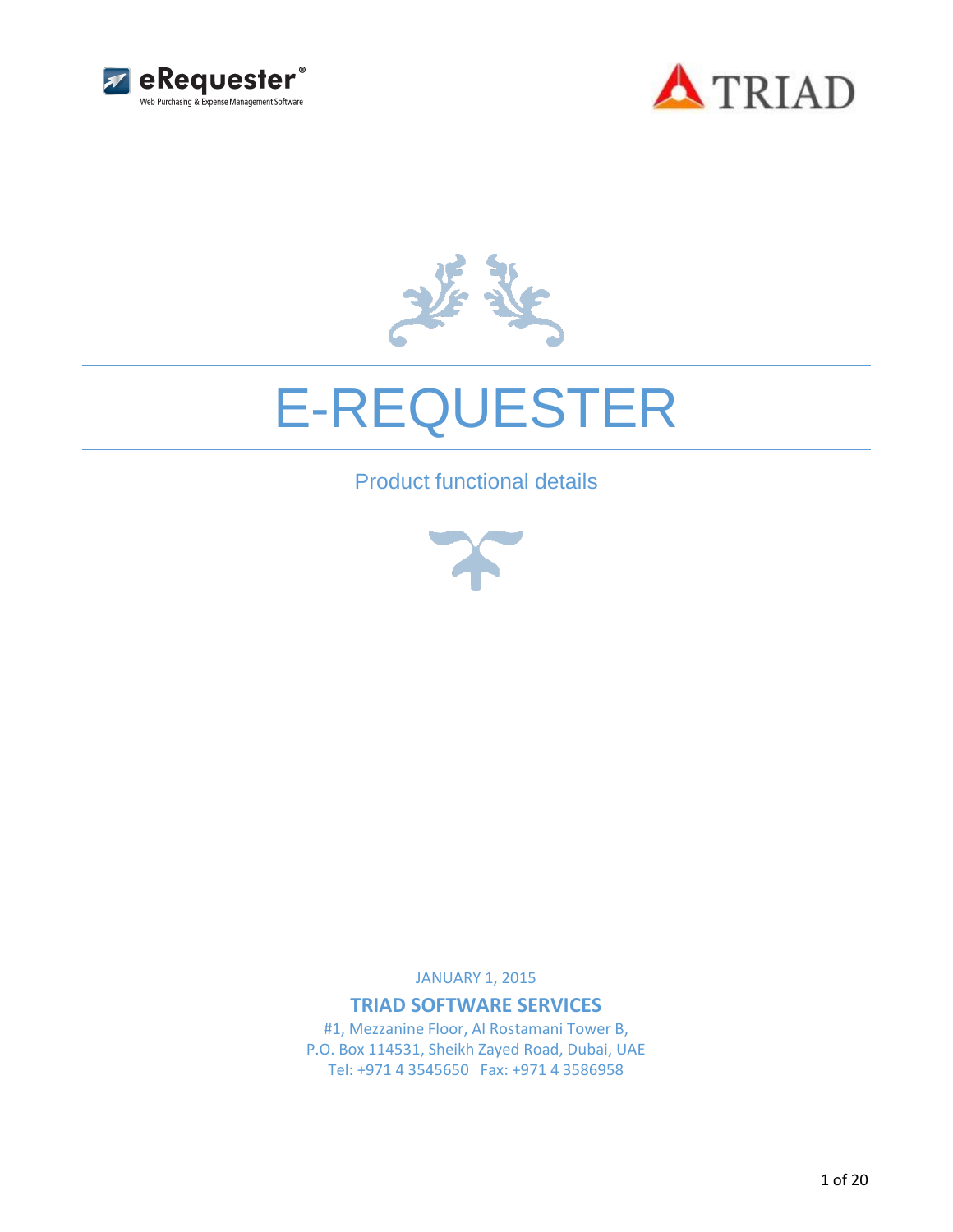



# **PRODUCT FEATURES**

**eRequester** helps improve business process by adding needed oversight and approval workflow to managing purchasing and expenses.

Transform your internal processes with the straightforward requisition workflow in eRequester. With the top features designed to flexibly adapt to the needs of your organization, this purchasing solution has it all:

- Web-based interface
- Ability to make templates of recurrent orders
- Built in calculations for totaling tax, shipping
- Leverage business specific information such as locations, inventory and more
- Ability to interact with other members of the approval chain

#### **Feature Modules for a Custom Solution**

Delve into our full list of feature modules to learn more about the extensive options to leverage **eRequester** to meet your organization's specific requirements.

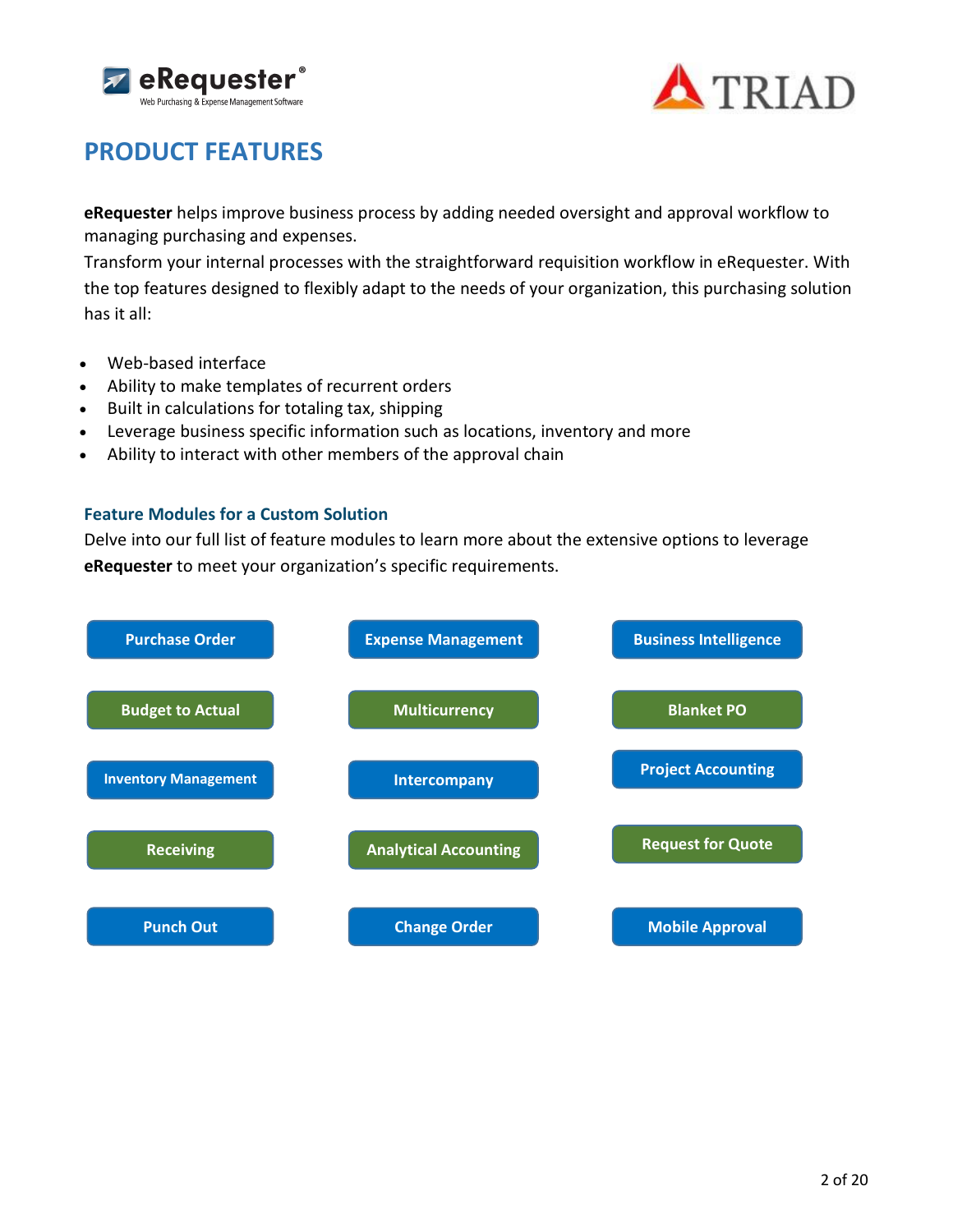



# **Purchase Requisitions/Order**

eRequester's Purchase Order module provides for web requisitions, approvals and purchase orders by allowing for pre-approval of purchases by means of a very flexible approval system. Users can select vendors, items, quantity and cost and other data and submit requisitions for approval as well as have the flexible options to approve, reject, edit, request information, or require changes. Email notifications are automatically sent to reviewers to take action.

eRequester's Purchase Order module was designed to provide approvals of purchases so there are no surprises when the invoice comes from the vendor since the orders are pre-approved. Web-based purchase orders allow for easy access to data through web browser without client-side installations or paper-based processes.

#### **KEY BENEFITS**

- Audit trail over requisition history.
- Ability to attach electronic documents, such as requirements documents and quotes.
- Email POs with attachments directly from eRequester to vendors.
- Unlimited approval levels and flexible routing rules.
- Ordering with ability to set rules that strike a balance between efficiency and control.
- Ability to save comments to the requisition history for ease of communication with staff.
- Templates and Mass Edit for "tick and choose" create bulk Requisitions with ease



# **TECHNOLOGY PURCHASE REQUEST #1236**

#### **Incomplete**

Review the details of your Request and choose from the options below.

| Line Items |   |         |                          |          |            |      |      |    |
|------------|---|---------|--------------------------|----------|------------|------|------|----|
|            |   | Item ID | V Desc.                  | <b>v</b> | <b>UOM</b> | Qty. | Cost |    |
|            |   |         | <b>Printer Cartridge</b> |          | each       |      |      | 60 |
|            | 2 |         | Toner                    |          | each       |      |      | 12 |
|            | з |         | Pens                     |          | each       | 59   |      | 10 |
|            | 4 |         | Paper Clips              |          | each       |      |      | 14 |

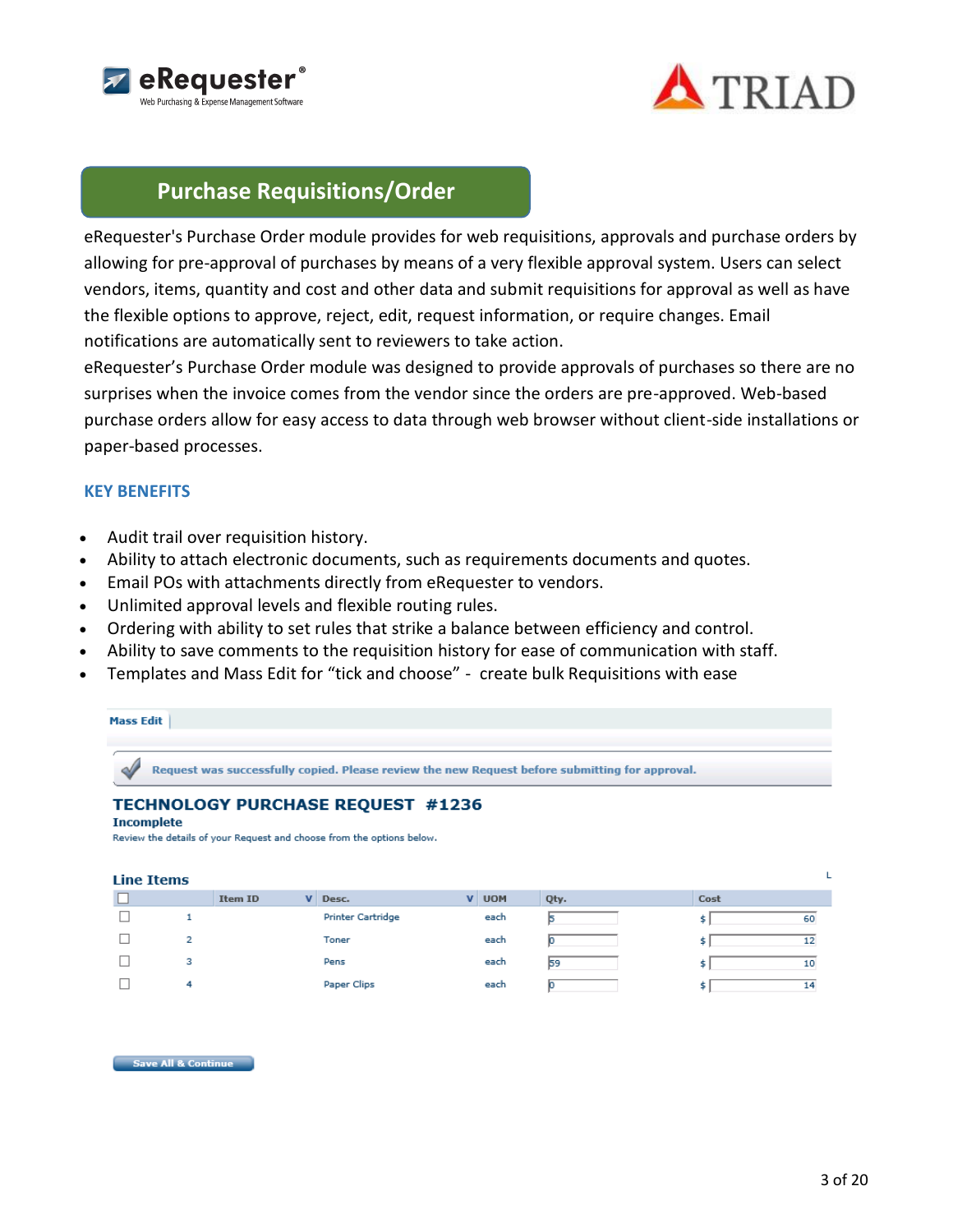



#### **INCREASED VISIBILITY:**

Users can see the status of their requisitions and POs in an easy-to use web dashboard.

#### **Sample Dashboard:**

| <b>My Requisitions</b> |              | <b>Receiving</b>              | <b>Pending Approval (1)</b> |                | Create PO (1)       | Templates                    |        |               |                          |            |             |                         |
|------------------------|--------------|-------------------------------|-----------------------------|----------------|---------------------|------------------------------|--------|---------------|--------------------------|------------|-------------|-------------------------|
|                        |              |                               |                             |                |                     |                              | Range: | <b>AII</b>    | $\overline{\phantom{a}}$ | Display:   | 10 Per Page | Prev.   1   Next        |
| R View Req.            | F            | View PO   Receive   Create PO | ਵੀ> Make New Reg.           | $\mathbb{R}^2$ | Cancel Req.         |                              |        |               |                          |            |             |                         |
| Reg ID                 | Name         |                               | Vendor                      |                | <b>Request Type</b> |                              |        | <b>Status</b> |                          | Created    | Ship        | ⊤ Total                 |
| 4345                   |              | September Expense Report      | Joe Requestor               |                |                     | <b>EXPENSE REIMBURSEMENT</b> |        | Incomplete    |                          | 10/25/2010 | 11/1/2010   | \$420.42                |
| 3732                   | Weekly Order |                               | <b>Top Hat Productions</b>  |                |                     | STANDARD PO REQUEST          |        | Waiting       |                          | 7/1/2010   | 7/8/2010    | \$73,715.00             |
| 3731                   |              | Maintenance Supply Order      | Clark Paper Supplies        |                |                     | STANDARD PO REQUEST          |        | Waiting       |                          | 7/1/2010   | 7/8/2010    | \$340.88                |
| 3726                   | Materials    |                               | Data Graphics               |                | IT REQUESTS         |                              |        | Incomplete    |                          | 7/1/2010   | 7/8/2010    | \$857.85                |
| 3681                   |              | <b>Expense Report</b>         | John Smith                  |                |                     | STANDARD PO REQUEST          |        | Approved      |                          | 6/23/2010  | 6/30/2010   | \$842.00                |
| 3678                   |              | Materials Order               | <b>Dell Computer</b>        |                |                     | STANDARD PO REQUEST          |        | Waiting       |                          | 6/23/2010  | 6/30/2010   | \$2,200.00              |
| 3306                   |              | Change: Weekly Order          | <b>Top Hat Productions</b>  |                |                     | STANDARD PO REQUEST          |        | Incomplete    |                          | 4/9/2010   | 3/26/2010   | \$329.00                |
|                        |              |                               |                             |                |                     |                              |        |               |                          |            |             | PAGE TOTAL: \$78,705.15 |
|                        |              |                               |                             |                |                     |                              |        |               |                          |            |             | Prev.   1   Next        |

See Request history and Approval routing for any requisition.

| Date                                         | <b>Action</b>                                                                    |               |
|----------------------------------------------|----------------------------------------------------------------------------------|---------------|
| 3/29/2015 8:52 PM                            | Created By Joe Requestor - Copied from Req. # 686                                |               |
| 3/29/2015 9:01 PM                            | Submitted By Joe Requestor                                                       |               |
| 3/29/2015 9:01 PM                            | Routed for Approval By Joe Requestor [View Routing Explanation]                  |               |
|                                              |                                                                                  |               |
| 3/29/2015 9:01 PM<br><b>Approval Routing</b> | Approved By Bob Approver - This is fine with me. Thank you very much for asking. |               |
| <b>Seq</b>                                   | <b>Approvers</b>                                                                 | <b>Status</b> |
|                                              | <b>Bob Approver</b>                                                              | Approved      |
| $\overline{2}$                               | Jane Director                                                                    | Pending       |

Electronic attachments can be stored with transactions for visibility over the process.

#### **CENTRALIZED REPORTING:**

- Purchase requests are not lost like with paper based systems.
- Electronic attachments can be stored with transactions for visibility over the process.

#### **BETTER COMMUNICATION:**

- Approvers and Buyers are notified by email of relevant action items.
- Purchase Orders can be emailed to vendors.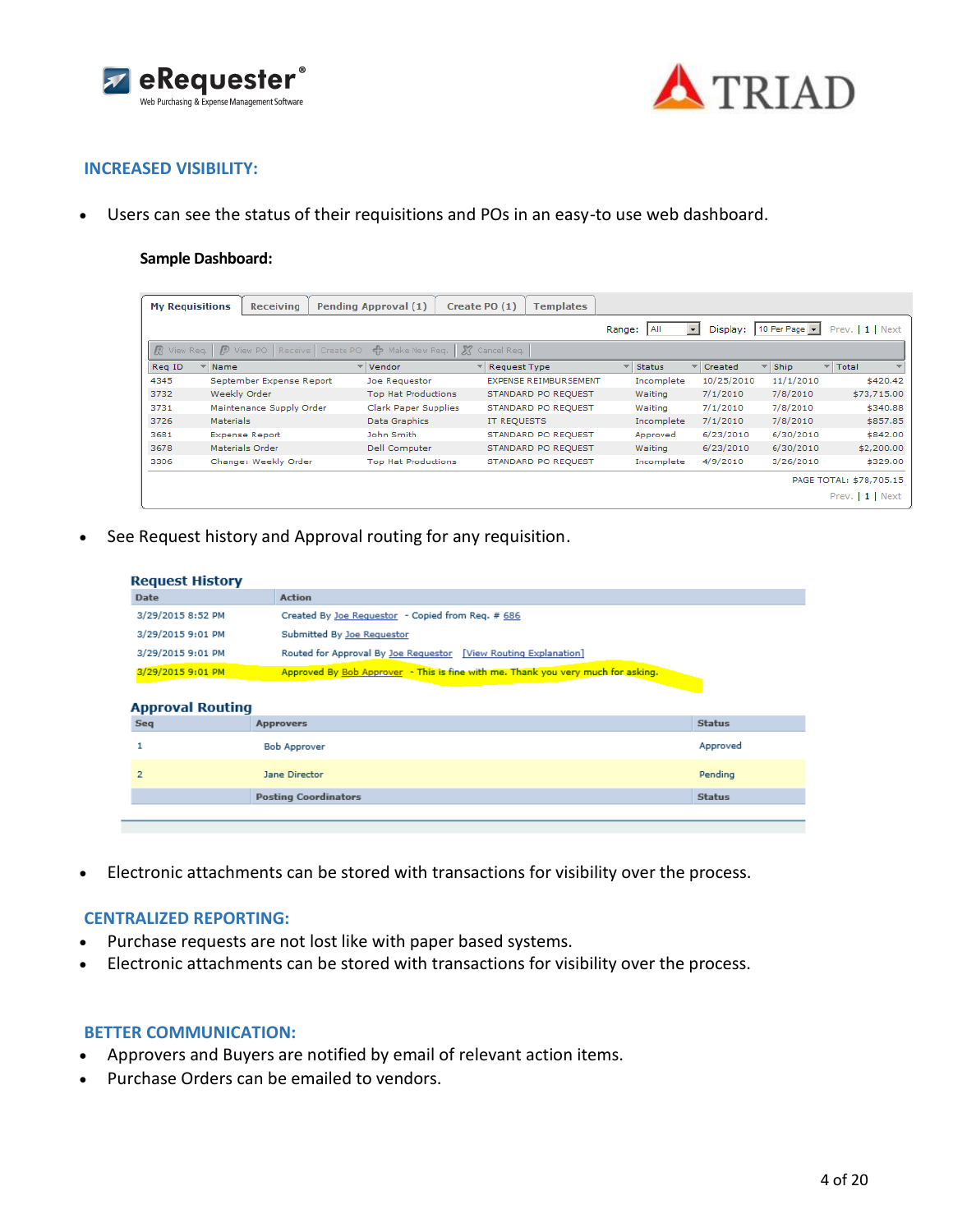



# **Request for Quote**

The eRequester Request for Quote (RFQ) Module is an excellent means for generating Requests for Quote, entering, importing and comparing bids, analyzing responses and converting winning bids to Purchase Orders to approved Vendors. RFQ responses can be routed via the requisition process for additional approvals, or posted into a purchase order. Vendor response documents can also be attached to provide centralized review and approval.

The RFQ Module helps facilitate the sourcing process while providing controls over expenditures through an easy to use web interface.

### **KEY BENEFITS:**

- Reduce costs by easily submitting to multiple vendors for competitive pricing
- Attach electronic copies of vendor bids received
- Easily edit requisitions with lower costs and submit to winning vendor
- Route awarded bid for approval

### **MAKES CREATING RFQ's FROM PURCHASE REQUISITIONS EASY:**

- Ability to create requests for quote from purchase requisitions by clicking a create RFQ button
- Users can identify which vendors to send the RFQs with specified instructions
- Once the vendors have been identified, there is an option to view and email the RFQs with any backup (i.e., specifications):
- The eRequester user can email the RFQ to the vendor along with an eRequester .CSV file for the vendor to fill out. or, alternatively, the vendor can just send the quote in any format and the eRequester user can fill out the .CSV file if he/she wishes to import the pricing into the system rather than manually entering it.
- Once the line items on the requisition are awarded, the requisition can be routed for approval and easily converted to purchase orders.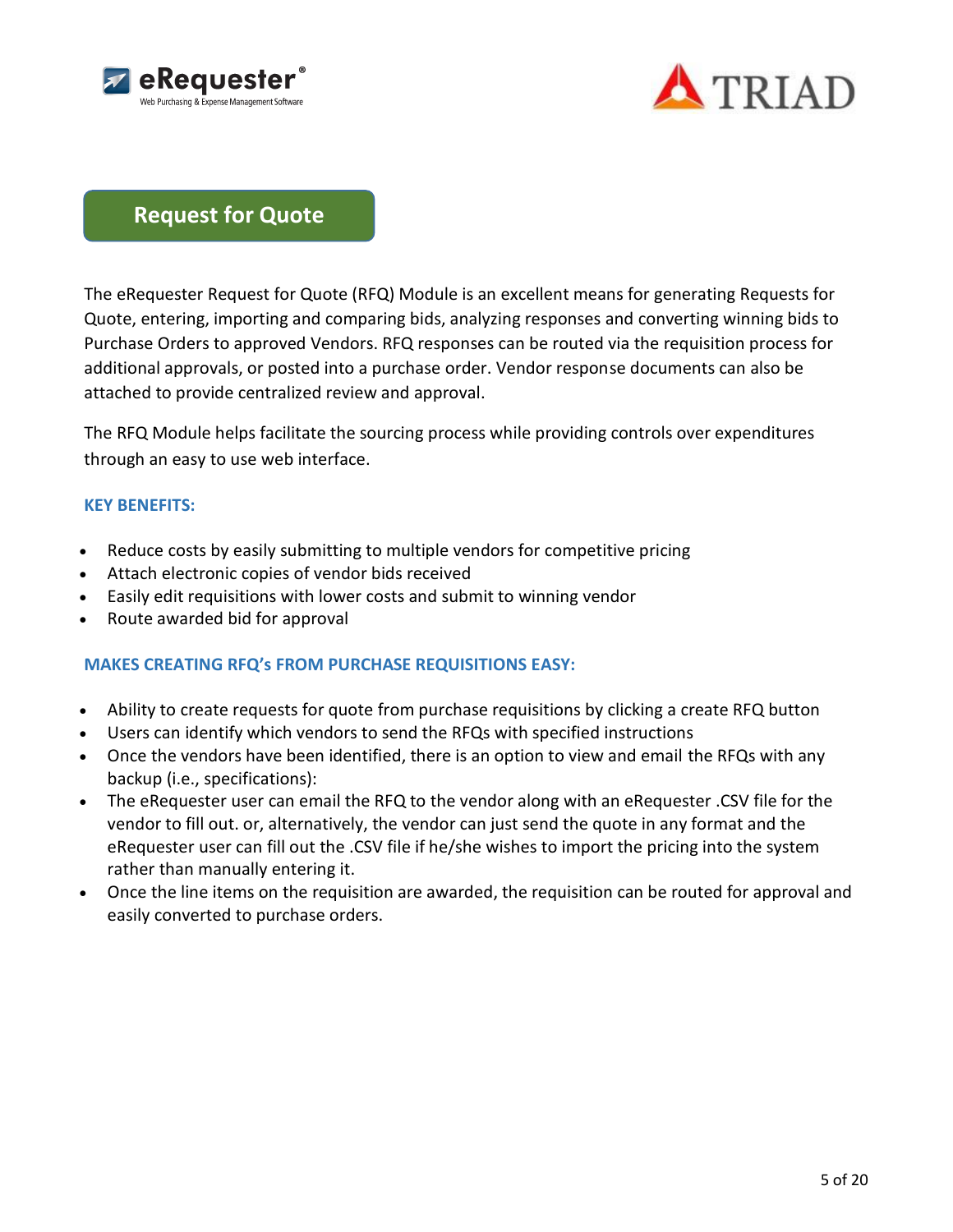



# **Mobile Approval**

For organizations wanting to further increase organizational efficiency, eRequester's Mobile Approval Module puts requisition and payment requests at designated users' fingertips. The Mobile Approval Module facilitates notification, review, approval, rejection and other communication from supported mobile devices, including Blackberry and iPhone.

### **DESIGNED AND OPTIMIZED FOR MOBILE DEVICES:**

- Receive notifications by email—clicking link in email launches mobile web browser
- Easy view into requisition info, with drill-down for line item details
- Access to all requisition types pending approval
- Over budget line items highlighted in red (requires Budget Module)
- Support for Android®, Apple® iPhone™ and many other XHTML-compliant mobile web browsers

### **REJECT AND APPROVE ON THE MOVE:**

- Approve, reject, require change or request more information.
- Enter comments when taking actions.
- Review requisition history including comments and notes from other approvers.

### **SECURE ACCESS, REAL-TIME DATA:**

- Secure login using eRequester Authentication (SSL Cert. recommended)
- Synchronized data in real-time with your eRequester installation—access to same content as via full web site version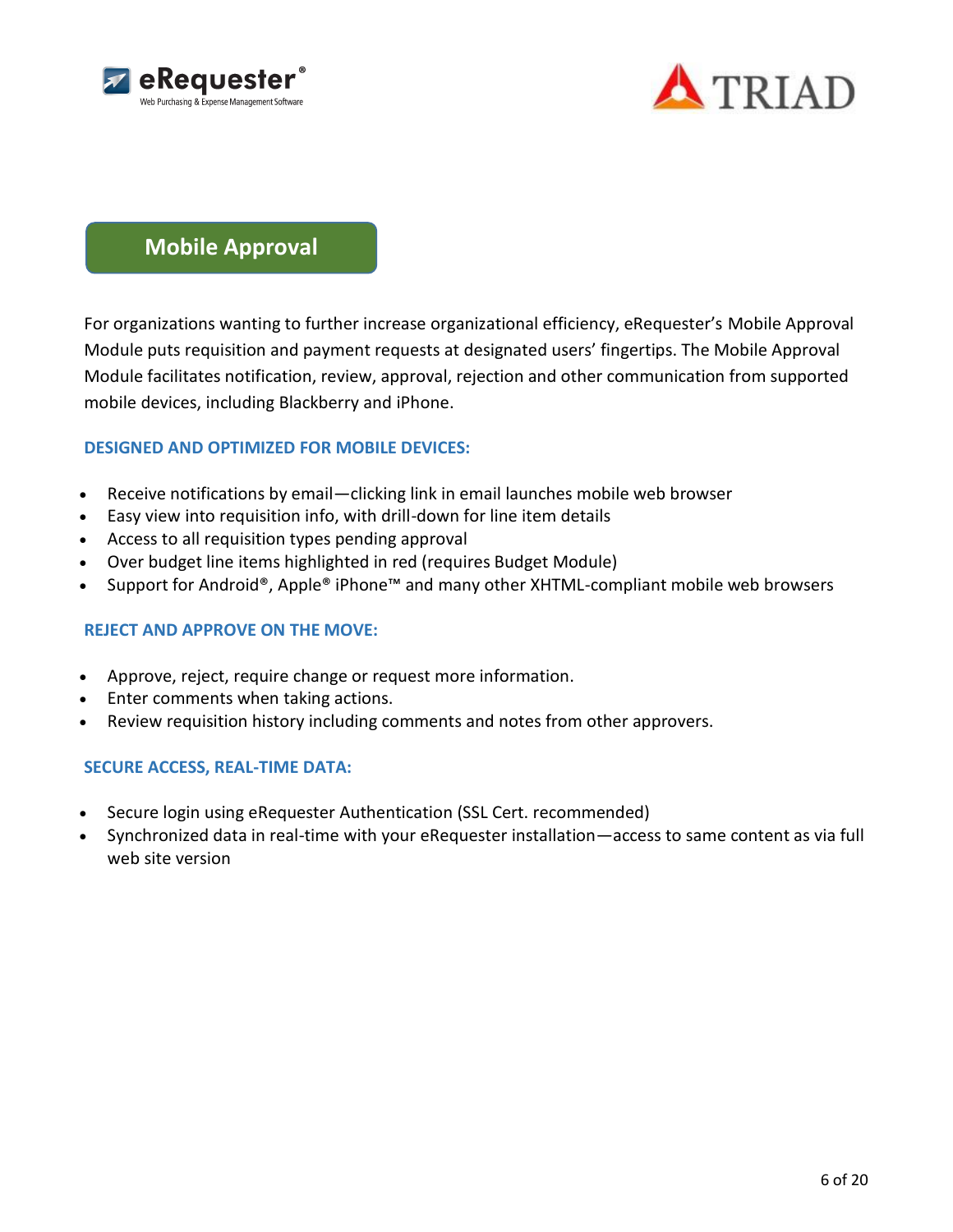



# **Blanket PO**

eRequester's Blanket PO Module allows users to enter blanket purchase order requests, route them for approval and then convert them to an eRequester standalone Blanket Purchase Order. Users can then create Release Requisitions off of the Blanket PO, route them for approval and convert them into standard POs. The amount of the release PO will decrement the eRequester standalone blanket PO so budget managers can see how much is remaining on the blanket purchase order.

### **KEY BENEFITS:**

- Flexible tracking against blanket amount (i.e. project budget).
- Track multiple POs against single blanket purchase order amount.
- Helps manage discretionary purchases.
- Provides visibility across POs tied to the same blanket purchase order.

#### **CONTROL OVER SPENDING:**

- Allows for robust approval routing and workflow for Blanket Orders.
- Provides controls so that Vendors are instructed to only deliver under a Blanket Order pursuant to an authorized Release PO.
- Provides control over expenditures.
- Reduces the number of employees and vendors who circumvent your organization's purchasing process.

#### **VISIBILITY:**

Holds employees more accountable for approving, rejecting and ordering.

#### **BETTER REPORTING:**

- Facilitates tracking of expenses against a Blanket Order.
- Maintains a history of transactions.
- Makes available a Blanket PO report with release POs and associated receipts and invoices to see complete picture.

#### **REDUCED DATA ENTRY:**

- Creates more opportunity for discretionary purchases.
- Supports varying required dates for each line item on a Purchase Order
- Allows easy selection of line items for release to vendors when a Purchase Order is printed.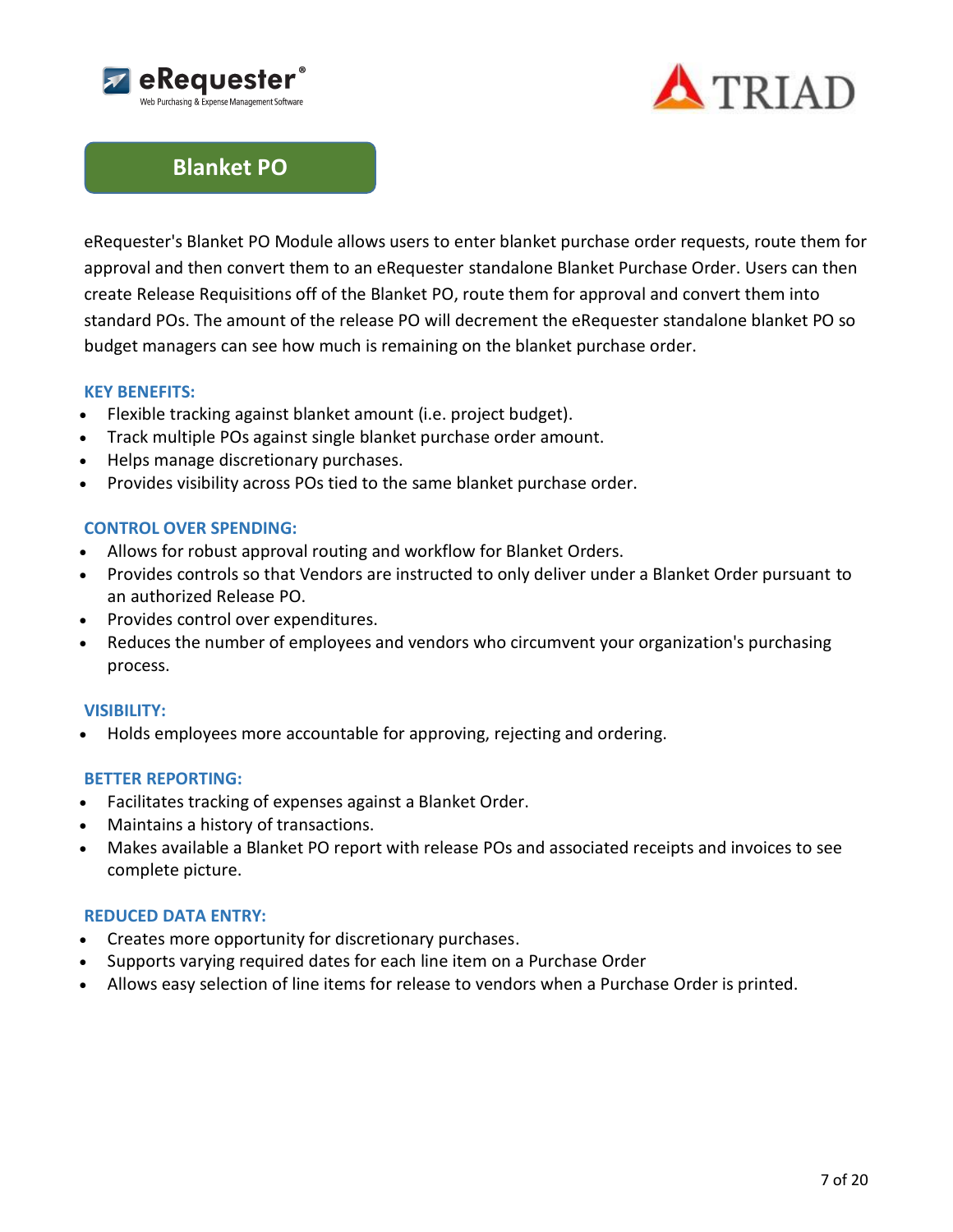



# **Project Accounting**

The eRequester Project Module allows requisitions, POs and Payment Requests to be coded to applicable projects, phases and tasks, facilitating project cost tracking more efficiently. The eRequester Project Module was designed with Administrators in mind, allowing them the control to set up projects so users can select information on their requisitions and track spending against projects.

### **DESIGNED FOR BETTER REPORTING:**

- Allows easy setup and configuration of projects and jobs for tracking against requisitions, purchase orders and expense requests
- Allows tracking of purchase orders and requisitions by project segment for better control over expenditures eRequester users can select and associate project accounting information such as project, job, phase and task with any line item
- eRequester users can select project segments by description or key
- Project information can be made required or optional for all requisition line items
- Restrict available projects per user through department and request type masks

### **IMPROVED COST TRACKING:**

- Reads from project information from supported ERP systems so users can select project information on their requisitions which then feeds into the PO and/or voucher of the applicable ERP system.
- Allows users to setup projects, phases and tasks and other fields within eRequester, as opposed to pulling the data from a supported EPR system.
- With some configurations, including Standalone, users can track purchase and expense requisitions against project budgets.

# **INCREASED PRODUCTIVITY:**

- Increases efficiency by providing a web based interface for tracking purchases and spending against projects, eliminating traditional paper-based methods.
- Provides visibility over spending against projects
- When integrated with a supported Project Module this module allows real-time access to project information through eRequester so users can enter expenses against project budgets.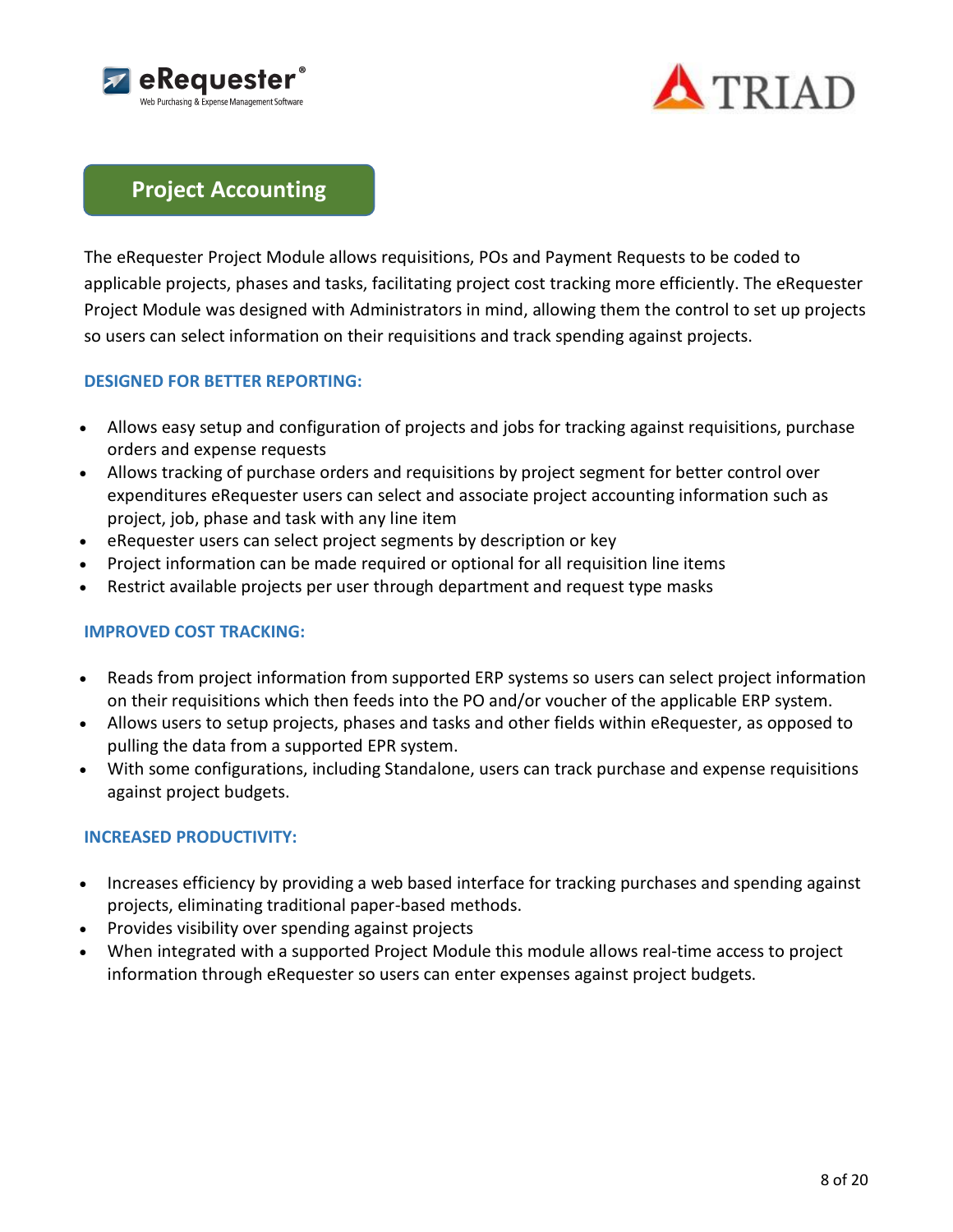



# **Budget to Actual**

For real-time access to budgets, from line item to requisition, the Budget Control module offers necessary information to end-users. Route requisitions based on over-budget status with the Budget Control module, adding additional workflow by departments or other attributes if a GL account or project is over budget.

### **KEY BENEFITS:**

- Visibility over budgets and expenditures.
- Controls over spending and payments.
- Better forecasting of anticipated spending.
- Efficiencies over the budgeting, purchasing and payables processes.
- Real-time integration with general ledger budgets.

### **DISTRIBUTED ACCESS TO BUDGET MANAGEMENT REPORTING:**

- Line item and GL hyperlink turns red and warns users if over-budget based on the account code selected.
- Additional workflow and approval routing can be set up for over-budget requests.
- Administrators can see budgets for specified account codes per period for a fiscal year.
- A hard stop with a message can display if requests are over-budget.
- Over budget alerts can be based on period, quarter, fiscal year or year-to-date budget comparisons.
- Budget report is viewable showing budgeted amounts to actuals displaying net change or period balance.
- Budget report is viewable showing budgeted amounts to actuals, commitments and pending commitments by clicking on GL hyperlink.
- Assign designated users the right to view budget information and compare budgets to actual for accounts.
- Flag over-budget items so approvers can determine if requisitions are within existing budgets.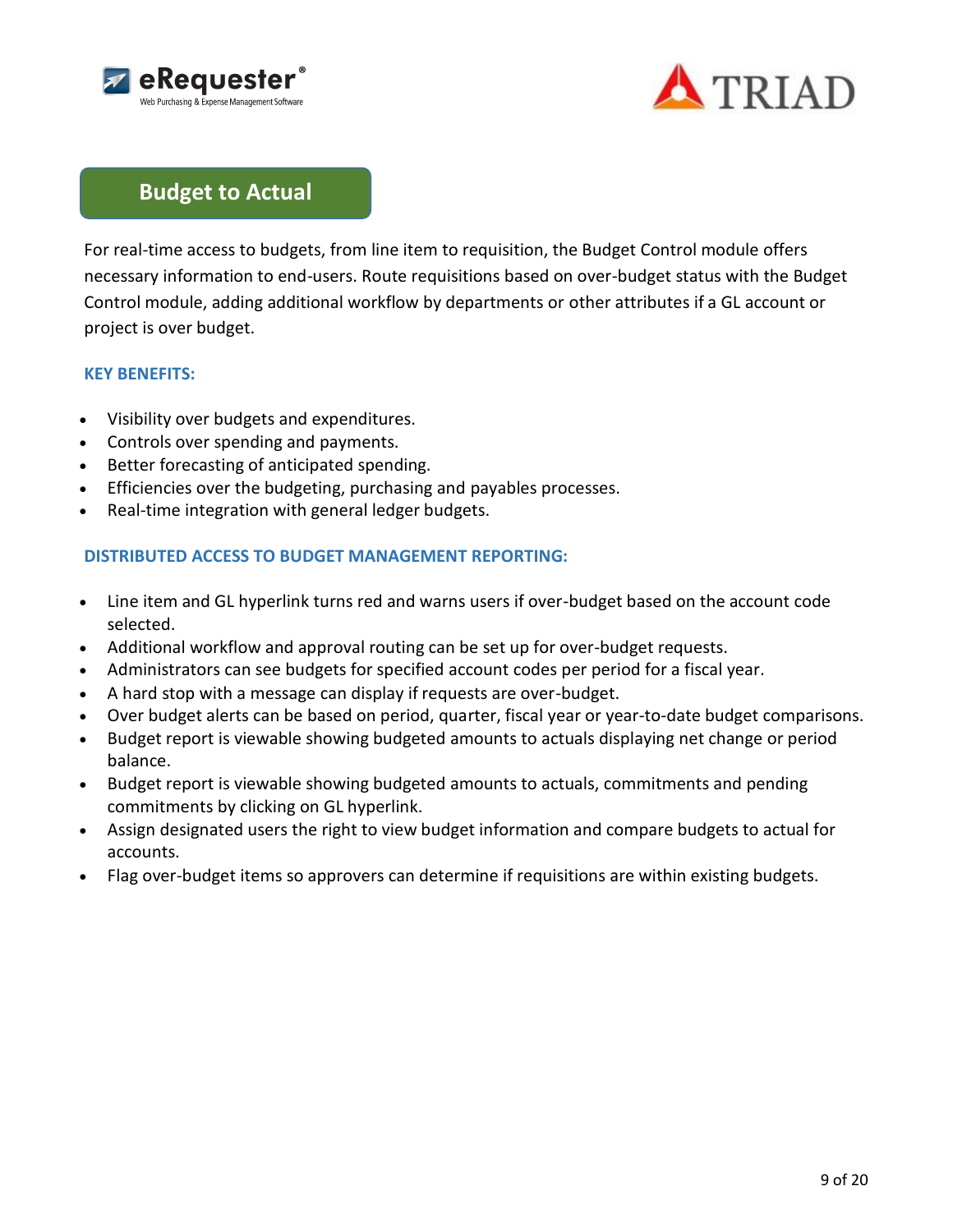



# **Receiving**

Making the most of your procurement process requires business intelligence at every step. eRequester's Receiving Module adds a complete set of tools to help ensure accuracy in tracking receipt of goods into inventory or out to purchase requesters and managers. Integration with accounting adds a convenient means of maintaining clear records of all receiving activities and acquisitions. With an extensive feature set the eRequester Receiving Module expands the procurement system to better create and track receipts against purchase orders and speed up fulfillment of requisitions for the organization.

# **KEY BENEFITS:**

- Helps increase availability of tracking data.
- Employs user-based receiving rights.
- Allows end-users to confirm receipt of the items they have ordered.
- Tracks partial receipt of goods to help keep company records accurate.
- Emails users when POs are not received.
- Increases communication of what is being received and invoiced.

# **CENTRALIZED REPORTING:**

- Works in conjunction with the PO Module to populate confirmation of receipt information so accounting can enter and match the invoices with the good received.
- Accounts Payable can process invoices, knowing that the end-user received their items or services ordered.
- Allows upload of scanned attachments such as receipts, packing slips and invoices to substantiate receiving activities.
- The flexible set-up allows organizations to centralize or de-centralize receiving operations to provide the best fit.

# **INCREASED PRODUCTIVITY:**

- Allows for entry of invoice information for 2-way and 3-way matching of invoice, receipt and PO.
- Provides visibility of quantity ordered, quantity received and quantity remaining on POs.
- Can have defined receiving limits to force change orders for receipts and invoices that do not match the PO.
- Automatically enforces business rules to keep users from over-receiving.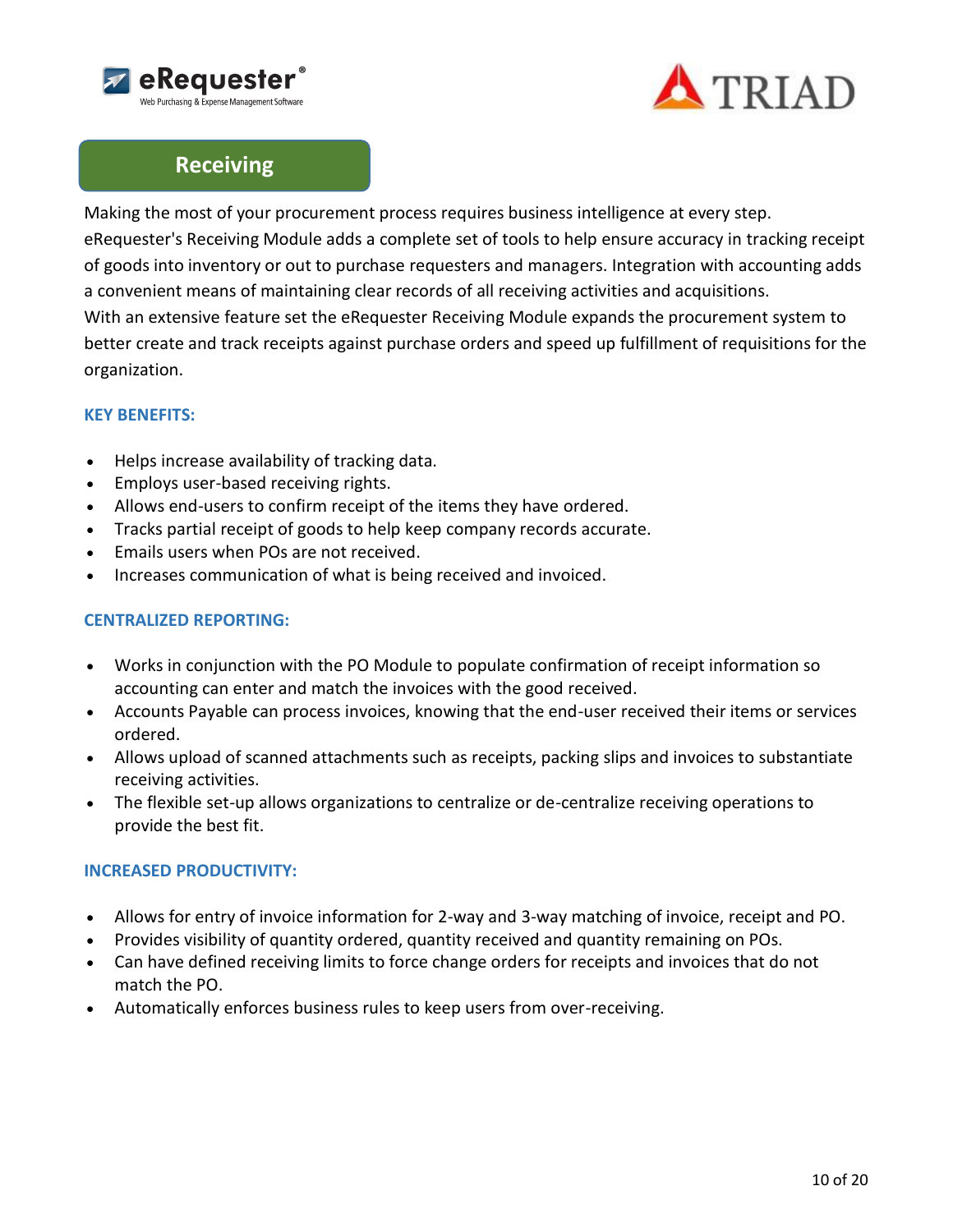



- Saves costs on adding extra accounting system licenses though its integration with the accounting database.
- Does not need an ERP license to utilize with the Standalone option of eRequester.

#### **STREAMLINED RECEIVING:**

- Easy to train users on it.
- More simple to use than accounting system receiving functions.
- Receive All button for quick receiving.
- Simplified ERP with users receiving in the same system they created the PO.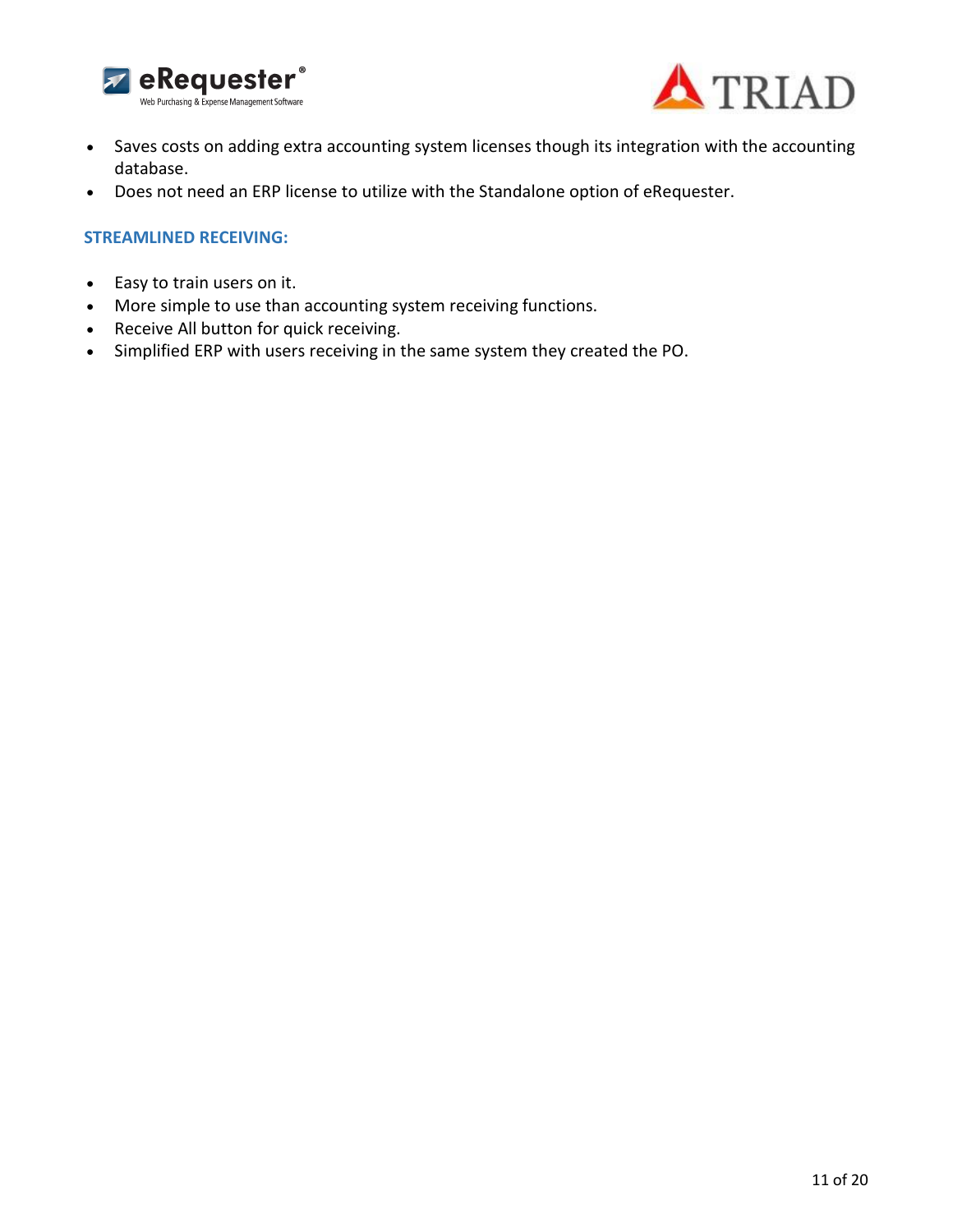



# **Inventory Management**

The eRequester Inventory Module is an excellent means for tracking, requesting, approving and issuing inventory through an easy to use web interface. eRequester reduces unnecessary purchases by creating visibility over inventory, as well as efficiencies and controls over material requisitions and the issuing processes.

### **INVENTORY MODULE CREATES VISIBILITY:**

- Inventory transfers and issues
- Standard and physical adjustments
- Minimum and maximum stock levels
- Reorder quantities for when an item falls below the minimum level
- Inventory replenishment with approvals from reorder templates
- Stock requests with visibility into quantities on hand when making requests

# **IMPROVED COMMUNICATION ON INVENTORY LEVELS & SUPPLY:**

- Once submitted, stock requests can be routed for approval via a very flexible workflow engine, based on request type, amount, department or other criteria.
- All approvals and comments are captured in the requisition history
- Email notifications go out when a stock request is sent for approval
- Approved stock requests can be turned into a pick list and issued by a stock manager
- Once issued, the on hand stock for the inventory item is decremented and when a purchase order request for the inventory item is received the amount on hand is incremented to maintain perpetual inventory levels
- eRequester supports partial issues and backordered items
- Inventory valuation and inventory transaction reports are available

### **ADDITIONAL BENEFITS INCLUDES:**

- Visibility over stock levels
- **Efficiencies and controls over spending and maintenance**
- Better forecasting and management of inventory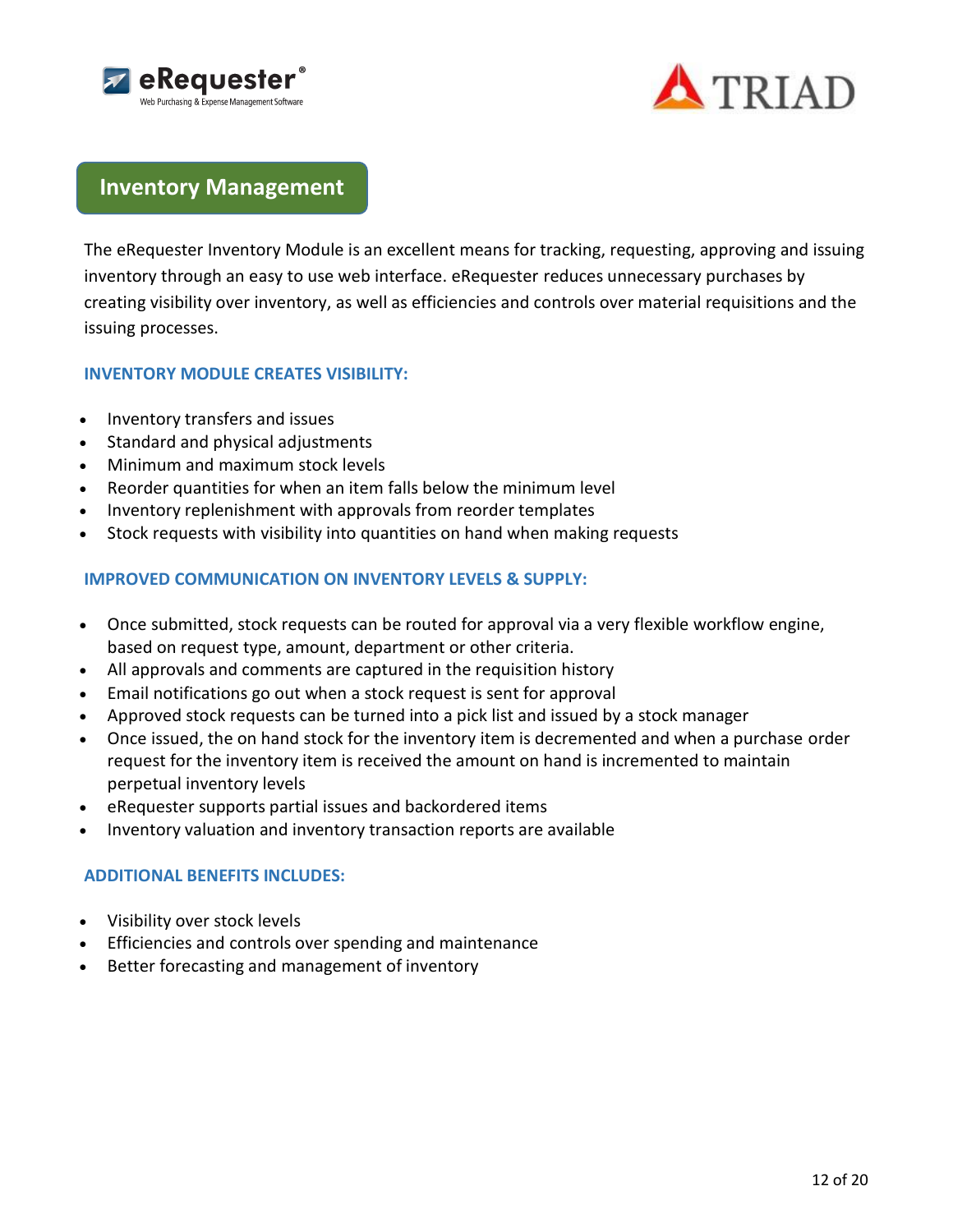



# **Punch Out**

eRequester's Punch Out Module was designed to help purchasers who do a lot of online purchasing and want to get pre-approvals. The Punch Out Module allows users to "punch out" from the eRequester web application to a supported Vendor's catalog, create a shopping cart with items and then automatically load the data into an eRequester requisition for approval. Once approved, the order can be electronically transmitted back to the vendor for fulfillment. The eRequester Punchout Module is ideal for organizations where e-procurement is integral to its operations.

### **KEY BENEFITS:**

- No need to maintain item files with current description and price
- POs are automatically transmitted to vendor electronically once created
- Allows for more precise communication between users
- Create a purchase order and a shopping cart at the same time

### **SIMPLIFIED PURCHASING:**

- Allows users to do a shopping session at a vendors website (shopping cart) and have those items auto populate in an eRequester requisition for approval
- Once approved and a PO is created, that PO is automatically submitted to the vendor.
- Depending on the vendor, they may also be able to setup a catalog with defined user level views
- No need to maintain your own item list
- Always have the current price
- Users don't have to key in any item information
- No need to call/fax/email the PO

# **IMPROVED VENDOR COMMUNICATION:**

- Buyers have access to current pricing and catalog information, without having to track this information in their accounting system.
- Uses eRequester, as the punchout platform that can be leveraged to deliver the approved order back to the vendor via the same protocol.
- Ability to transact more easily with customers in a paperless fashion, be able to have customers submitting orders based on real catalog data, as well as deepening their relationship with their customer base.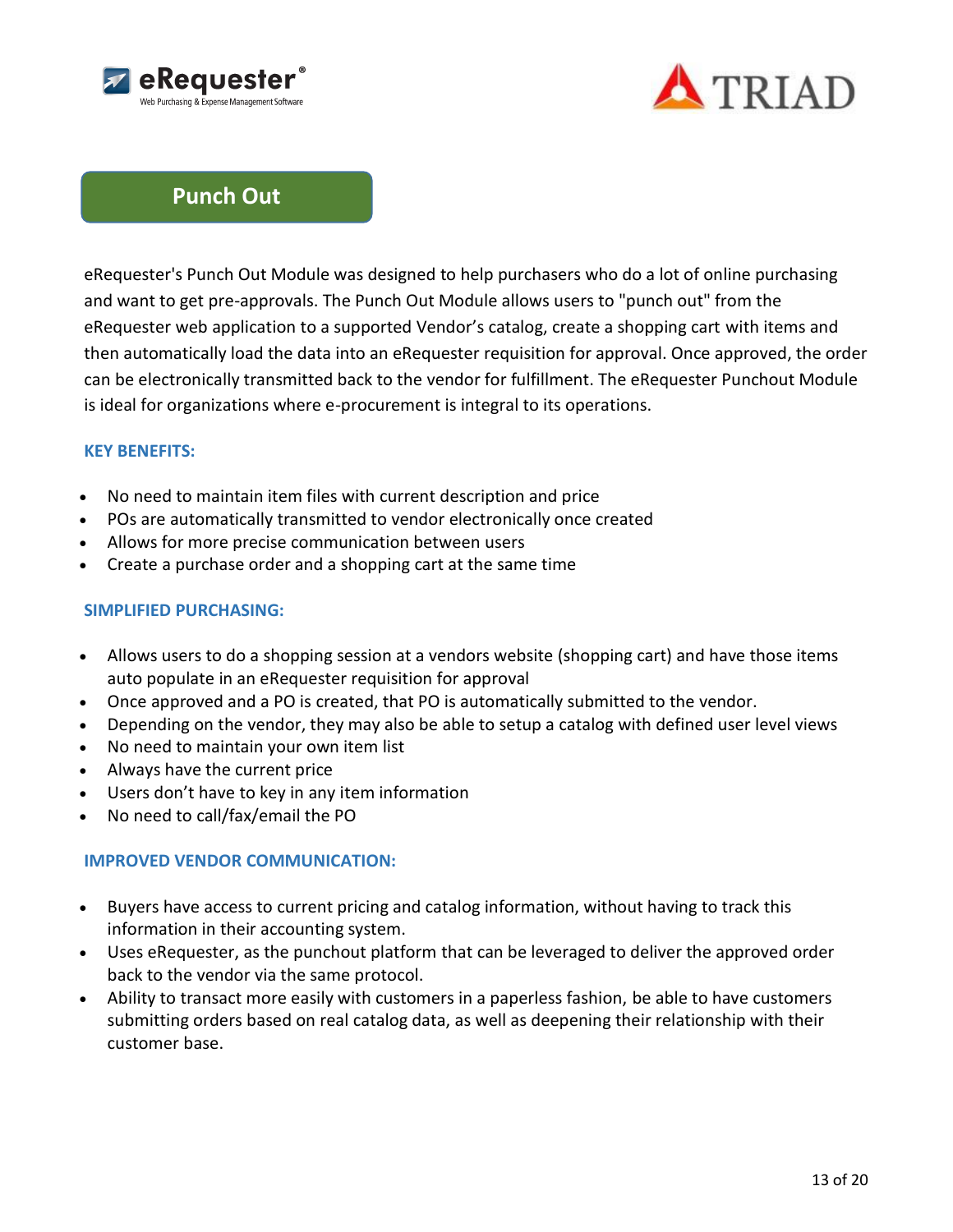



# **Expense Management**

eRequester provides innovative and easy to use expense management functionality that saves employees time and provides necessary spend controls. With an updated user interface and targeted expense tracking features via select modules, eRequester allows for setup of customized business rules for automatic budget checking, approval routing, and expenditure oversight.

### **eRequester offers the ability to:**

- Define business rules to automatically assign accounting codes to transactions
- Drill down into multiple levels of transaction detail
- Automatically route expenses online for approval
- Easily set up and schedule essential exports
- Attach expense documentation and receipts at the request level

### **STREAMLINED EMPLOYEE EXPENSE REIMBURSEMENT:**

Tracking expenses for reimbursements and payment requests can be hard to manage. Digital and paper forms are limited and contribute to operational overhead. With a web-based application for entry and tracking of expense reporting organizations can improve operational efficiency and help control costs. eRequester automates and expedites expense processing procedures and provides greater visibility over discretionary spending.

# **INCLUDED MILEAGE LOG CONSOLIDATES DATA ENTRY:**

Built-in functionality allows users to enter mileage information in one place and auto-calculates based on your organization's reimbursement rules.

### **CUSTOMIZABLE PER DIEM FUNCTIONALITY:**

Taking per diem a step further eRequester allows organizations to offer per diem allowance for travel and accommodations to streamline expense reimbursement.

### **ENFORCE EXPENSE POLICIES WITH EASE:**

Reduce the number of employees who circumvent your organizationâ€<sup>™</sup>s purchasing process and maintain an audit trail of transactions to aid with SOX compliance. With eRequester's web interface you can enable separate numbering of Approved Payment Requests and purchase orders and utilize validated vendors, items, account codes and other relevant information for better control over expenditures.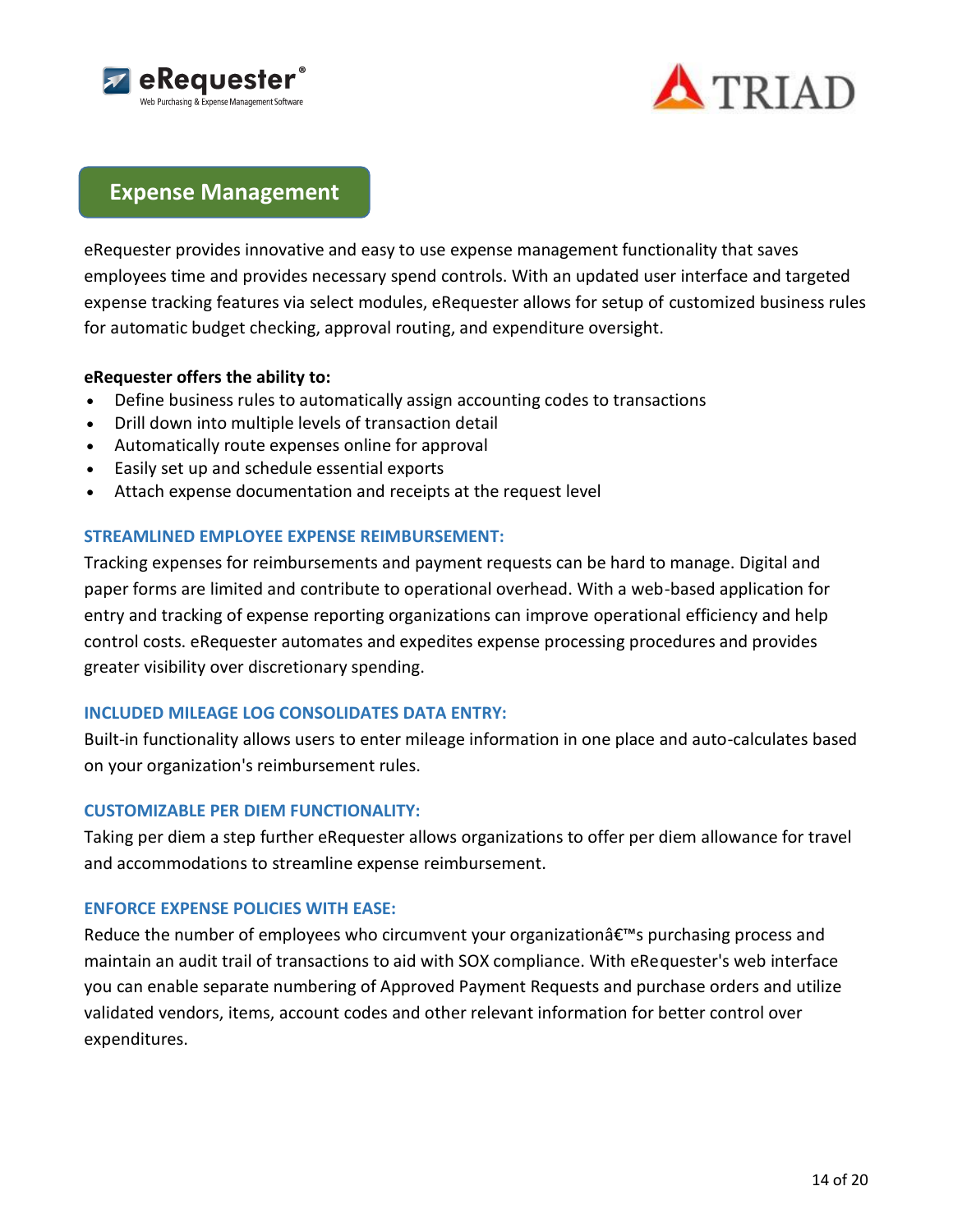



# **Multicurrency**

The eRequester Multi-currency Module facilitates the use of multiple currencies within the eRequester web interface. This module allows an Accounting Admin to setup multiple currencies and exchange rates in a company. Then, when entering line items on a Requisition, the user can select the foreign currency (or it will default from the Vendor setup) and the screen will display the foreign currency amount as well as the Home Currency amount based on the exchange rate setup in the system. The Requisition will be routed for approval based on the Home Currency amount, but the PO will be displayed in the Foreign Currency.

### **KEY BENEFITS:**

- A company can have a Home currency and transactions can be in a foreign currency so POs can be sent to vendors in the Vendor's currency.
- eRequester displays the amount in the Home currency as well as the foreign currency.
- Amounts are automatically converted based on the current exchange rate setup in eRequester.

# **STREAMLINES CURRENCY HANDLING:**

- Reads from default currency and configurable exchange rates based on vendors, companies and global exchange rate schedules.
- Allows an unlimited number of currencies per requisition each will create a separate PO in the applicable currency.
- Splits the requisition into multiple PO's based on the various vendors and currencies.
- Converts home currency amounts into the vendor  $\hat{\epsilon}^{\mathsf{rw}}$  currency based on the exchange rate setup in the system.
- Allows for POs in different currencies within a single company for international transactions.

# **GREATER FLEXIBILITY:**

- Allows selection of currency on each requisition line item and displays converted amounts.
- Converts home currency amounts into the vendor's currency based on the exchange rate setup in the system.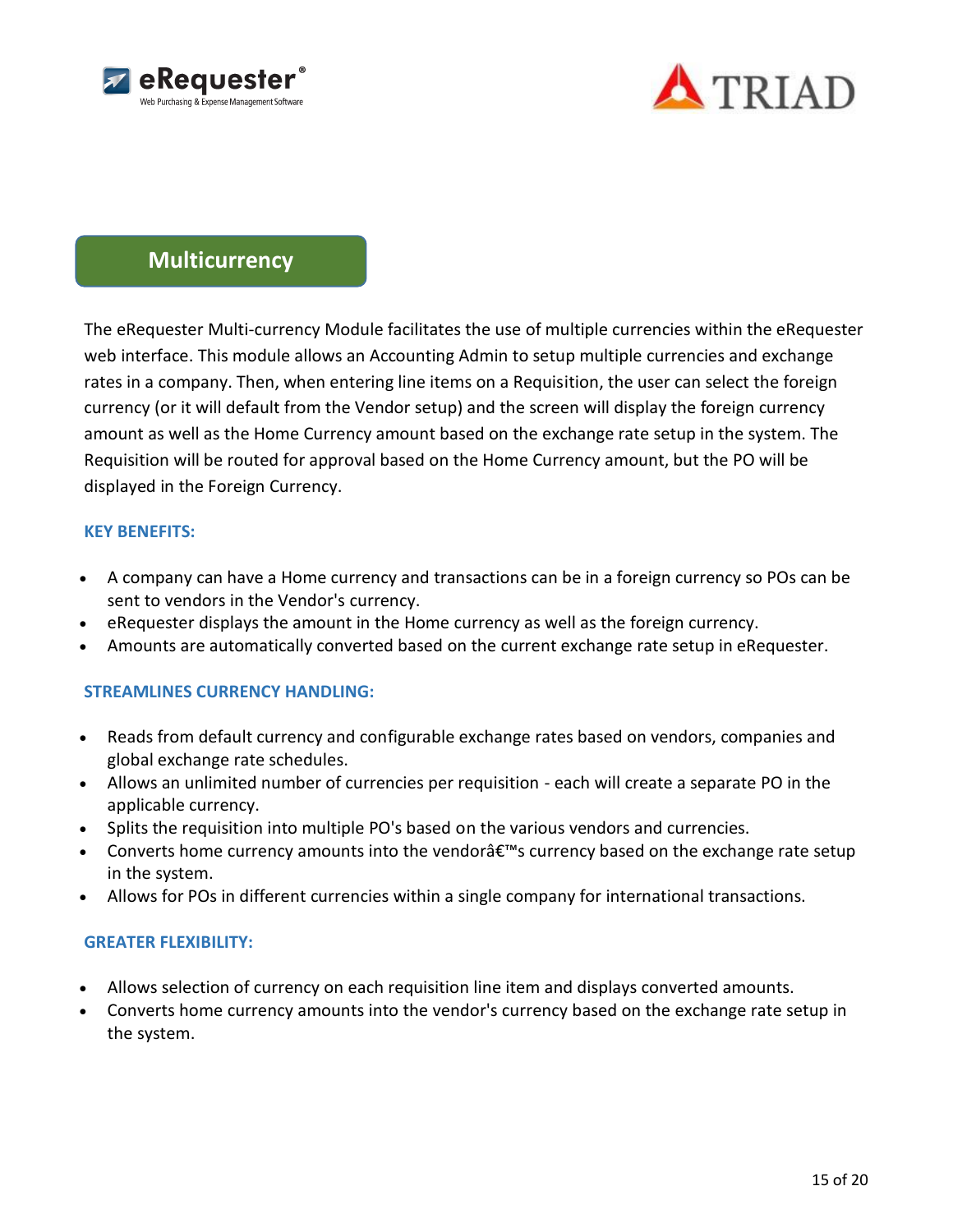



# **Intercompany**

eRequester's Intercompany Module allows users to enter transactions for multiple companies in your ERP at the same time. It is an excellent means for expensing costs to "Target" companies from within a "Master" company, allowing users to select a different company on each line of an invoice or a purchase order. This makes it the ideal solution both for users that want to integrate with their ERP's current intercompany functionality and for those wanting to take it to the next level.

### **KEY BENEFITS:**

- Real-time integration with your ERP's general ledger account codes and company codes
- When the module is activated, users can be restricted to one or multiple target companies from within a master company.
- Users can select their target company on each requisition line item:
- The target company selection drives which general ledger account codes are available (populating from the target company's general ledger.
- Once the AP user enters and matches the invoice information and clicks the post to accounting button, eRequester creates the unposted accounts payable voucher into a batch in ERP accounts payable module.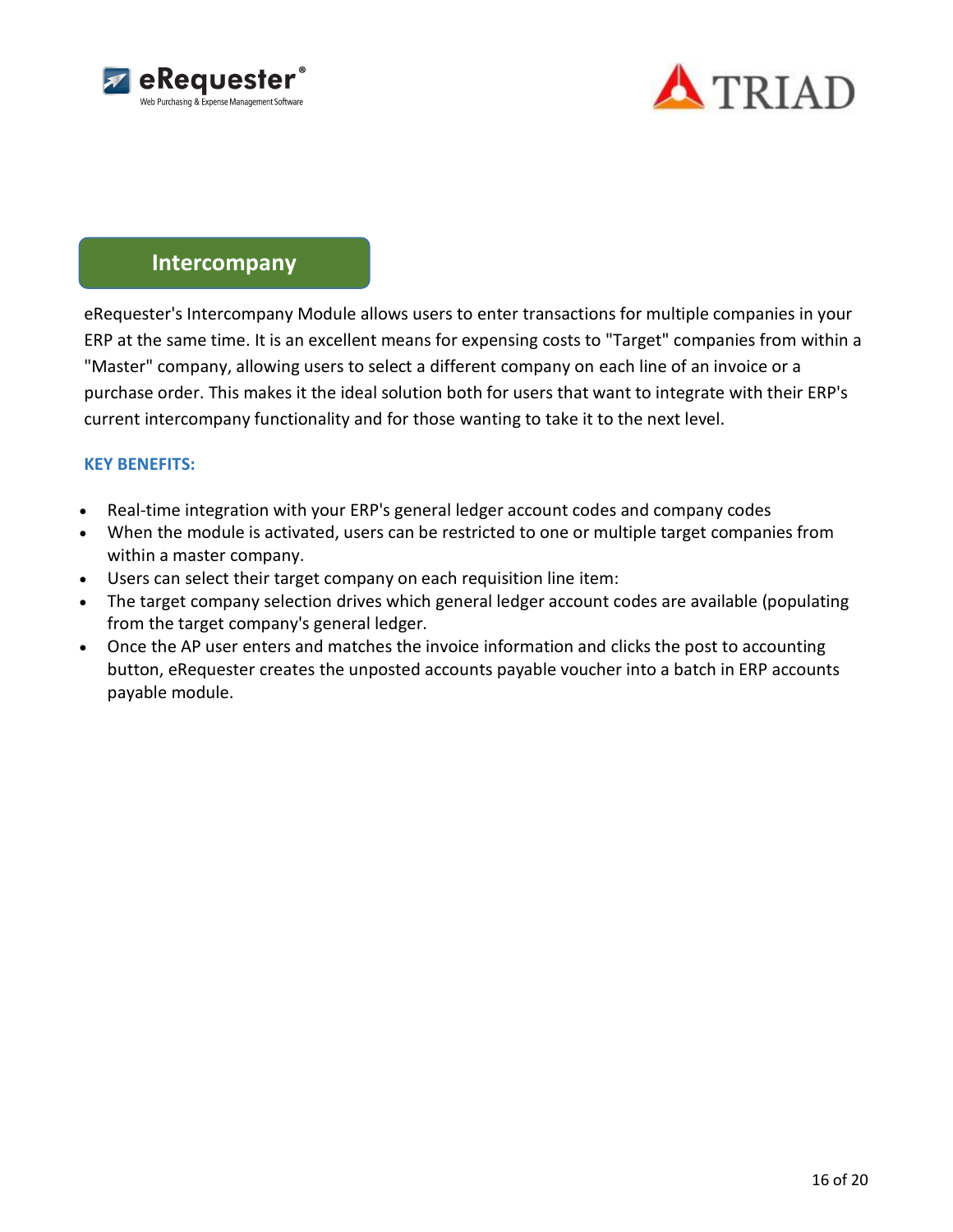



# **Analytical Accounting**

eRequester's Analytical Accounting Module fully integrates with GP Analytics, allowing for advanced reporting and tracking of expenses. Users can enter Analytical Dimensions and Codes for each line item on a Purchase Order, Vouchers, or Receipt transaction. Users can enter multiple Analytical Dimension Codes for each line, allowing approvers to easily track expenses across multiple Dimensions and GL Accounts.

# **ANALYTICAL ACCOUNTING MODULE DESIGNED FOR:**

- Multiple Dimension Codes can be selected for each line item and each line can have different Codes
- Transaction Dimension Codes in eRequester are limited by those allowed for the ERP Account Class
- The Auto Calculate checkbox function will automatically recalculate the line values when adding/deleting lines
- All lines must have a 100% distribution or no distribution.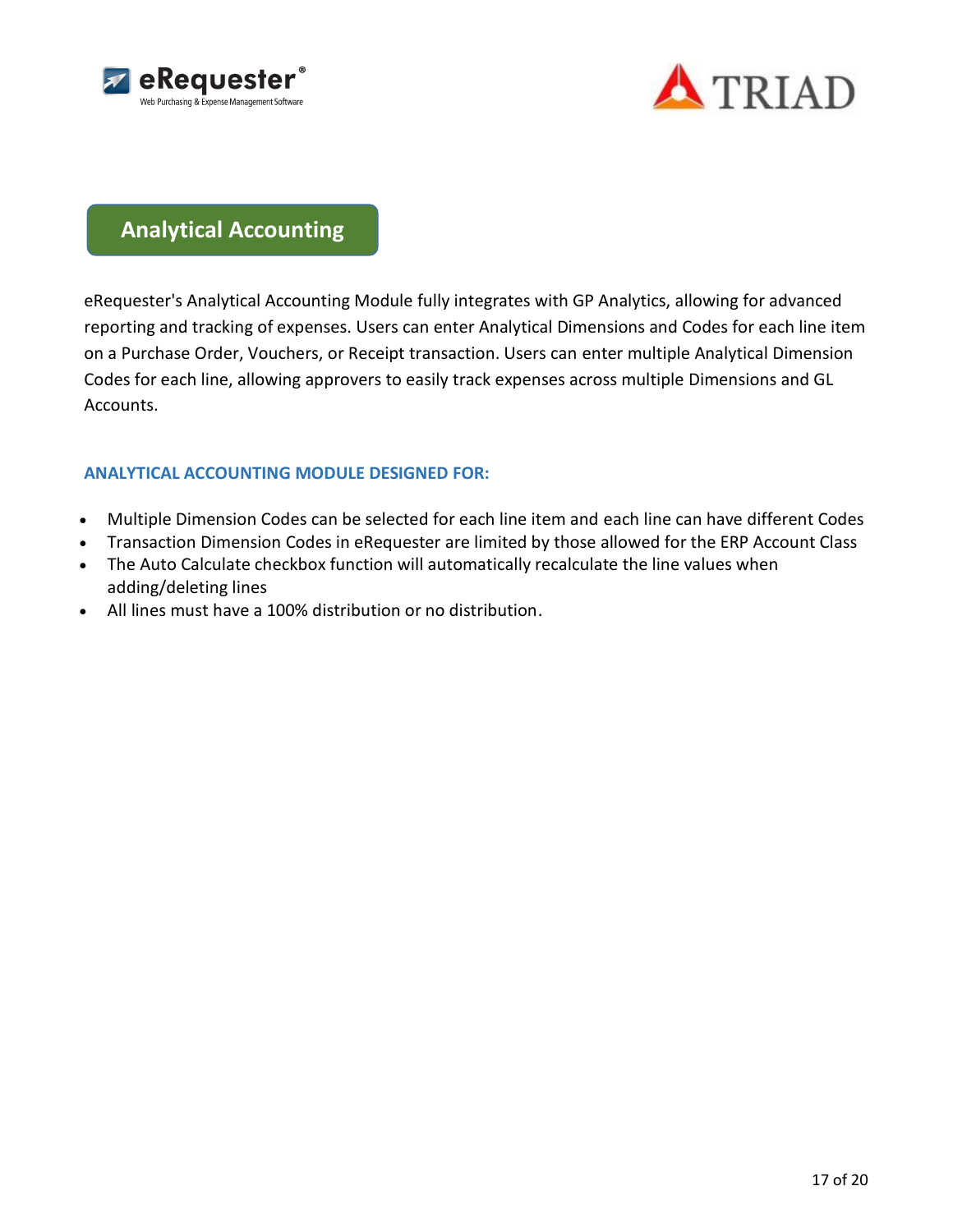



# **Change Order**

Paperless Business Systems offers an optional module for eRequester that allows Change Order Approvals for Purchase Orders. If a PO is created from an eRequester Requisition, it can be converted back to an eRequester Change Request, routed for approval, and once approved, can be turned into an updated PO in your ERP system. Once approved, the data from the PO in your ERP is "imported" back onto a "Change Request" in eRequester.

### **KEY BENEFITS:**

- **Efficiencies and controls over Change Order process.**
- Audit trail of changes to approved POs by allowing comparisons of original requests and changes requests.
- Real-Time integration with accounting data.
- Users can request and view orders through eRequester web interface without logging into to Accounting System.
- Facilitates Sarbanes-Oxley (SOX) compliance.

### **STREAMLINES CURRENCY HANDLING:**

- The Change Request has its own Requisition History that shows it was created from a previous PO Requisition with a cross-reference to the original
- Creating the Change Request will mark the PO as On-Hold (i.e., change status) eRequester will not allow additional change requests while a Change Request is pending
- If a Change Request is Cancelled, it will remove the on-hold status within your ERP and on the PO Form
- Once the Change Request is approved and the Buyer clicks the Create PO button, it will update the existing PO with the changes, assuming that your ERP system would otherwise allow the changes (i.e., the PO is still open and line items already received have not been deleted). In other words, eRequester validates to only allow changes that your ERP system would allow if the PO was being changed directly

### **GREATER FLEXIBILITY:**

 Approval Routing can be setup in the routing rules for Change Requests separately from standard rules